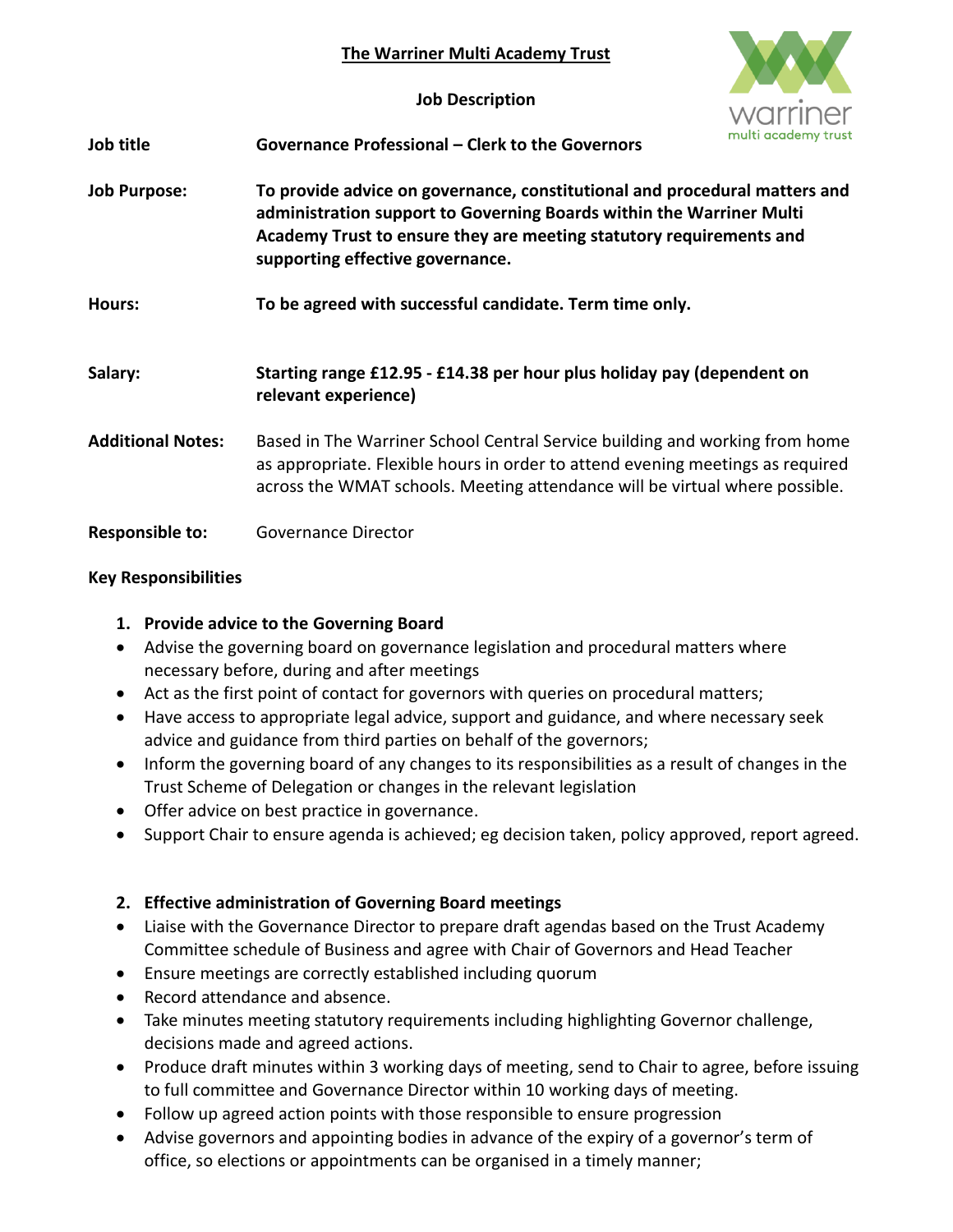Manage Governor records in accordance with Statutory and Trust requirements through Governor Hub.

### **3. Personal Development**

- Undertake appropriate and regular training and development to maintain knowledge and improve practice.
- Keep up to date with current educational developments, The Warriner Multi Academy Trust structure and constitution documents and legislation affecting school governance
- work towards achieving level 3 qualification in clerking of school and academy governing boards within 2 years of commencing employment
- Participate in regular performance management

. As an employee you have legal duties too. These include;

- 1. Taking reasonable care for your own health and safety and that of others who may be affected by what you do or do not do.
- 2. Co-operating with your employer on health and safety
- 3. Correctly using work items provided by your employer, including personal protective equipment, in accordance with training or instructions, and
- 4. Not interfering with or misusing anything provided for you health, safety and welfare

| <b>Personal requirements</b>                                                                                                                                                                                                                                                         | $E = E$ ssential<br>$D =$ Desirable<br>$S = Shortlist$ |
|--------------------------------------------------------------------------------------------------------------------------------------------------------------------------------------------------------------------------------------------------------------------------------------|--------------------------------------------------------|
| <b>Experience and qualifications:</b><br>Ability to use Microsoft Word and Excel<br>Effective communication both verbal and written<br>$\bullet$<br>Previous experience of clerking<br>$\bullet$                                                                                     | E<br>E<br>D                                            |
| Knowledge:<br>Knowledge of educational legislation, guidance and legal requirements<br>affecting governance<br>Knowledge of the Warriner Multi Academy Trust Governance structure<br>and process<br>Knowledge and understanding of Generalist Safeguarding legal<br>responsibilities | D<br>D<br>D<br>D                                       |
| Skills:                                                                                                                                                                                                                                                                              |                                                        |

### **Governance Professional – person specification**